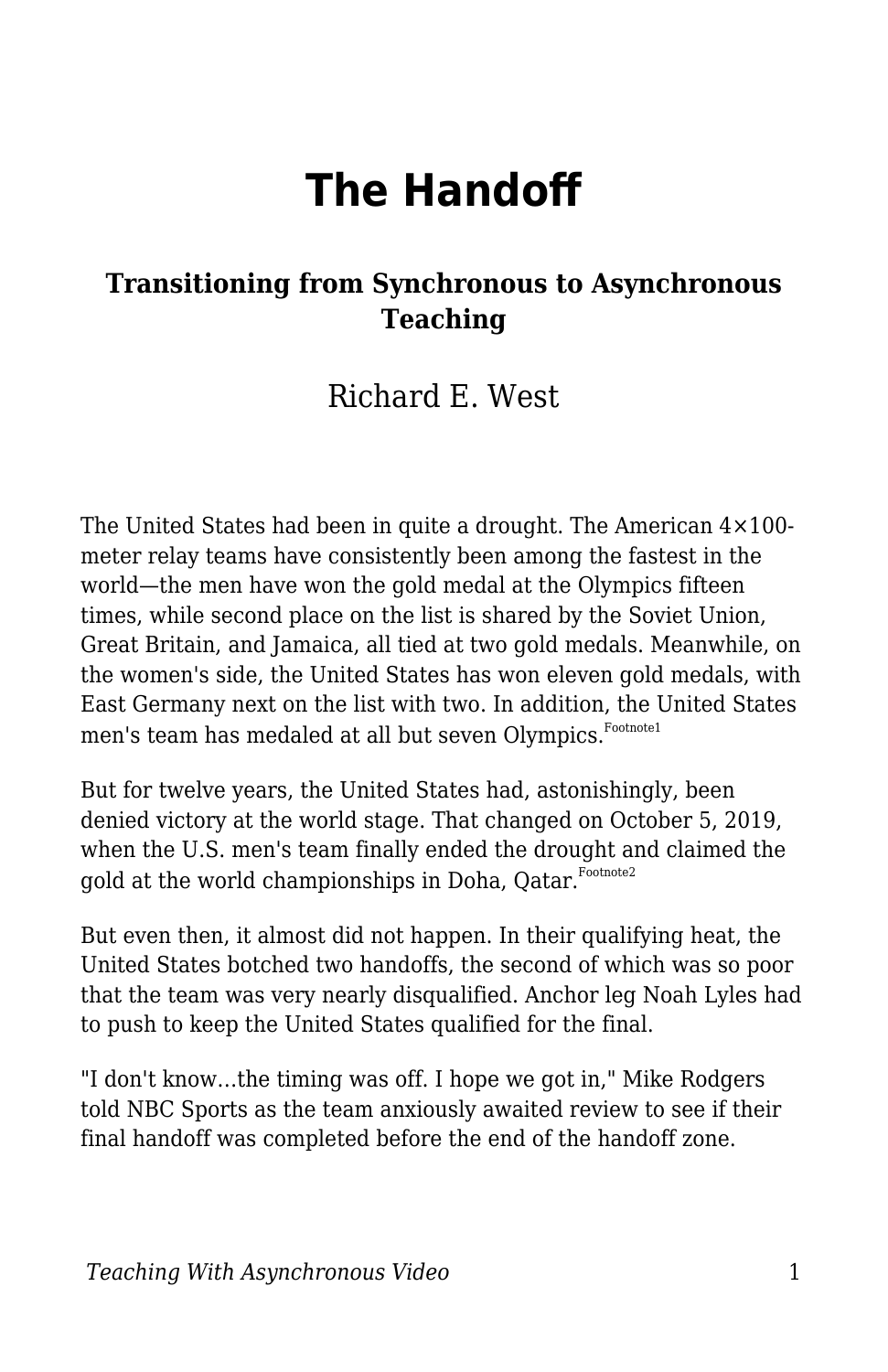

Botched handoff leaves USA 4x100 team's fate in limbo | NBC Sports **[Botched Handoff Leaves USA 4×100 Team's Fate in Limbo](https://www.youtube.com/watch?v=GzGjKc2cPuI)**

The U.S. men's team was strong. They were prepared. But a poor transition from one part of the race to another nearly destroyed their momentum. Similarly, in teaching, teachers and students generate a momentum that propels the class effectively forward in learning. A change in modalities, however, can disrupt this momentum, causing students to disengage from the course or slowing the rate of learning as information is lost from one part of the course to another. This is particularly a concern in online learning where all of the communication happens via technology.

However, teaching all of the course in a single modality—for example, either completely through text-based discussion, videoconferencing, or asynchronous video—is also problematic. Variety can help students stay engaged, but moving from one part of the course to another carries a risk of poor handoffs. How can instructors effectively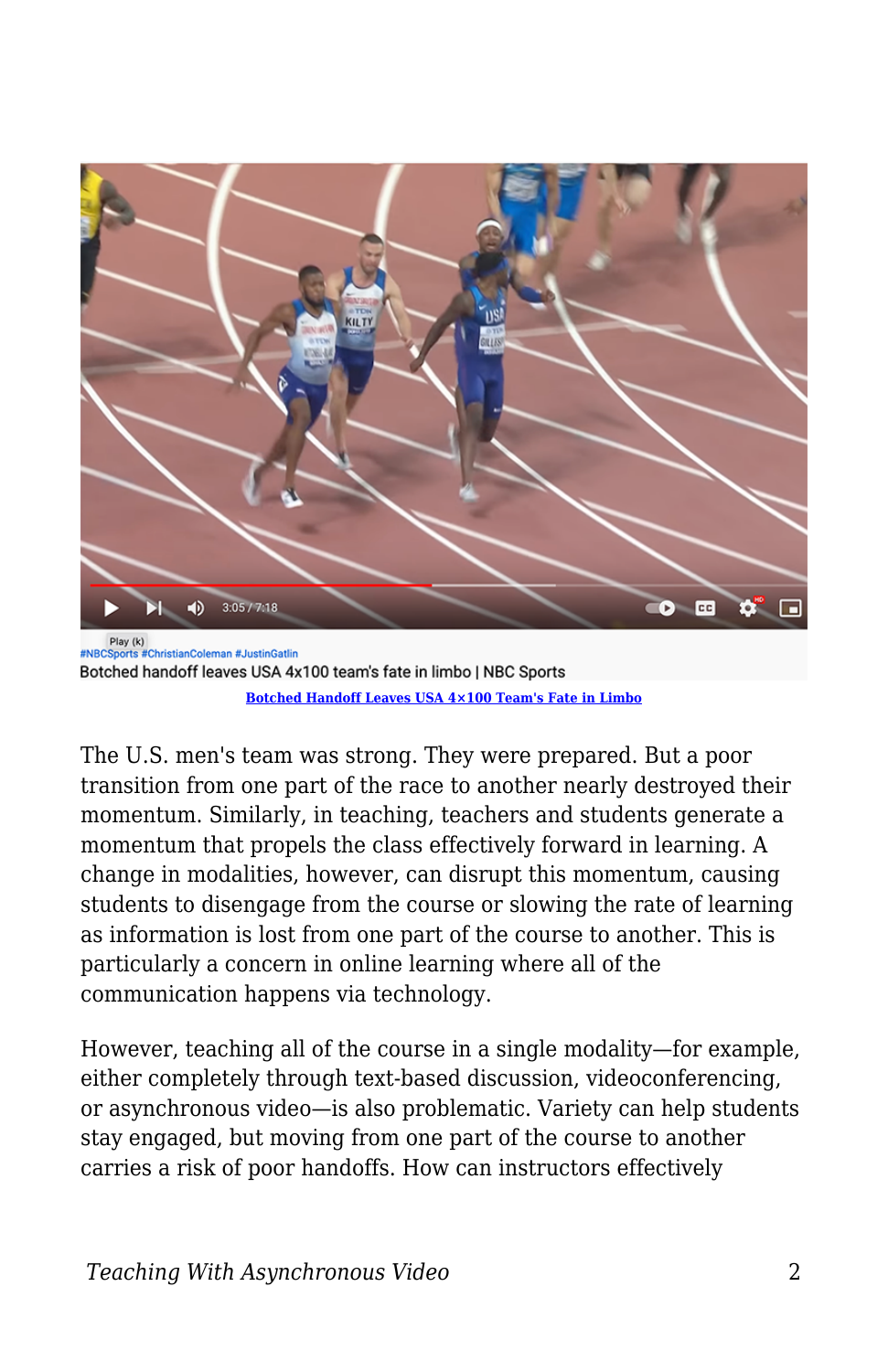combine these different technologies and modalities in their teaching?

## **Know the Strengths of Each Modality**

The first key strategy for teaching with multiple media is to understand the strengths and weaknesses of each. For example, with its increased fidelity or detail provided, video can be better at establishing connection, whereas text can be better for well-argued responses to questions. Synchronous technologies (such as live conversations or videoconferences) can be better for improvisational conversations, brainstorming, and quickly coming to agreement on a topic. Asynchronous technologies, such as discussion boards or asynchronous video, can be better for measured responses and increased flexibility for class members who are not located in the same physical space. Good instruction is more than just understanding the content of a course—it involves understanding how to best communicate that content to others, and the best option can vary depending on the subject, class objective, and the students involved.

## **Transition the Discussion from One Modality to Another**

In my living room, there is a very small gap between the carpet and the laminate flooring. This gap is only one centimeter wide, and yet the exposed pins have caused enormous irritation to us walking barefoot in our home! The lesson? How we transition from one space to another matters a great deal in how well we enjoy those spaces. The same is true online, as care should be provided in how the course transitions from one online space to another. Here are a few suggestions to take advantage of the ebb and flow between online spaces with minimal disruption: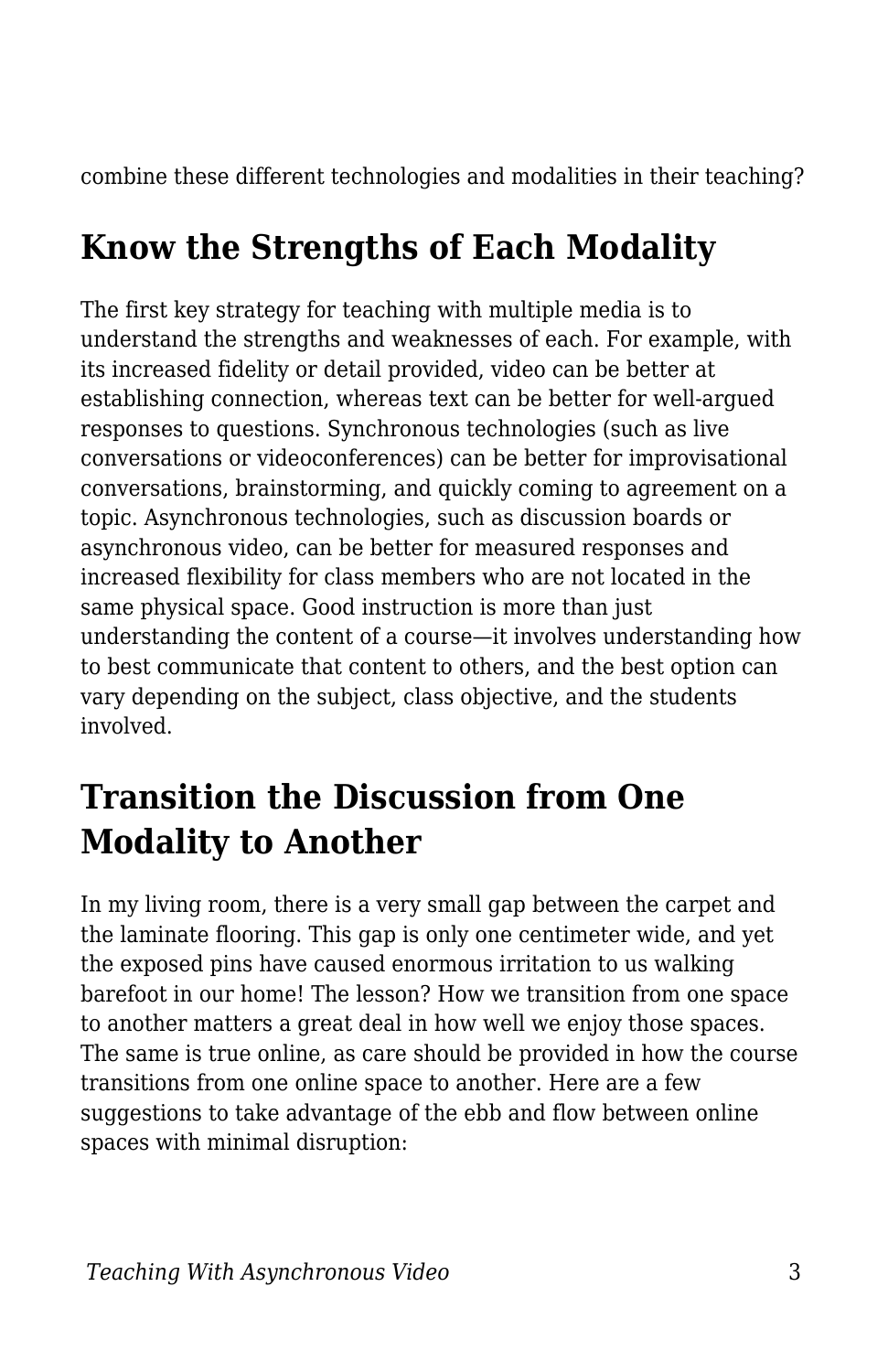- **Spend the time to design your course well in your learning management system (LMS).** Try to provide all the links to all of the online discussion spaces within one place so students are not scrambling to find where they should go.
- **Have a clear purpose for each discussion or interaction.** Open-ended discussions in which students can "ask me anything they like" or "reflect on anything they find interesting in the reading" are useful sometimes, but often they become unfocused and feel like a waste of time for students. Thus, these discussions are often best offered as optional activities, office hours, or study sessions. More effective for required interactions are specific prompts such as "Jones and Smith mentioned X. How have you seen evidence for X in your own life?" or "How does their explanation of X further explain what we read last week about Y?"
- **Clearly communicate the purpose.** Because you are designing each interaction with a clear purpose, it is often helpful to tell students what that purpose is. If they understand why the asynchronous video or text discussions are important, for example, they may be more likely to stay engaged.
- **Be clear with students about which learning spaces begin a conversation and which ones end it.** For example, in one of my classes, we begin the week with a synchronous videoconference in which I introduce the coming topics for the week and frame the discussion. The class discussion then continues asynchronously through text discussions using online social annotation tools as the students complete the readings. We then end the week with an asynchronous video discussion in which students respond to reflection questions that draw upon all of the week's learnings. Then, the following week, we begin our synchronous video conversation by recapping the discussion from the previous week, answering any questions that were never resolved asynchronously, and highlighting the key points of the discussion. This provides some closure to the discussion from the previous week and helps students know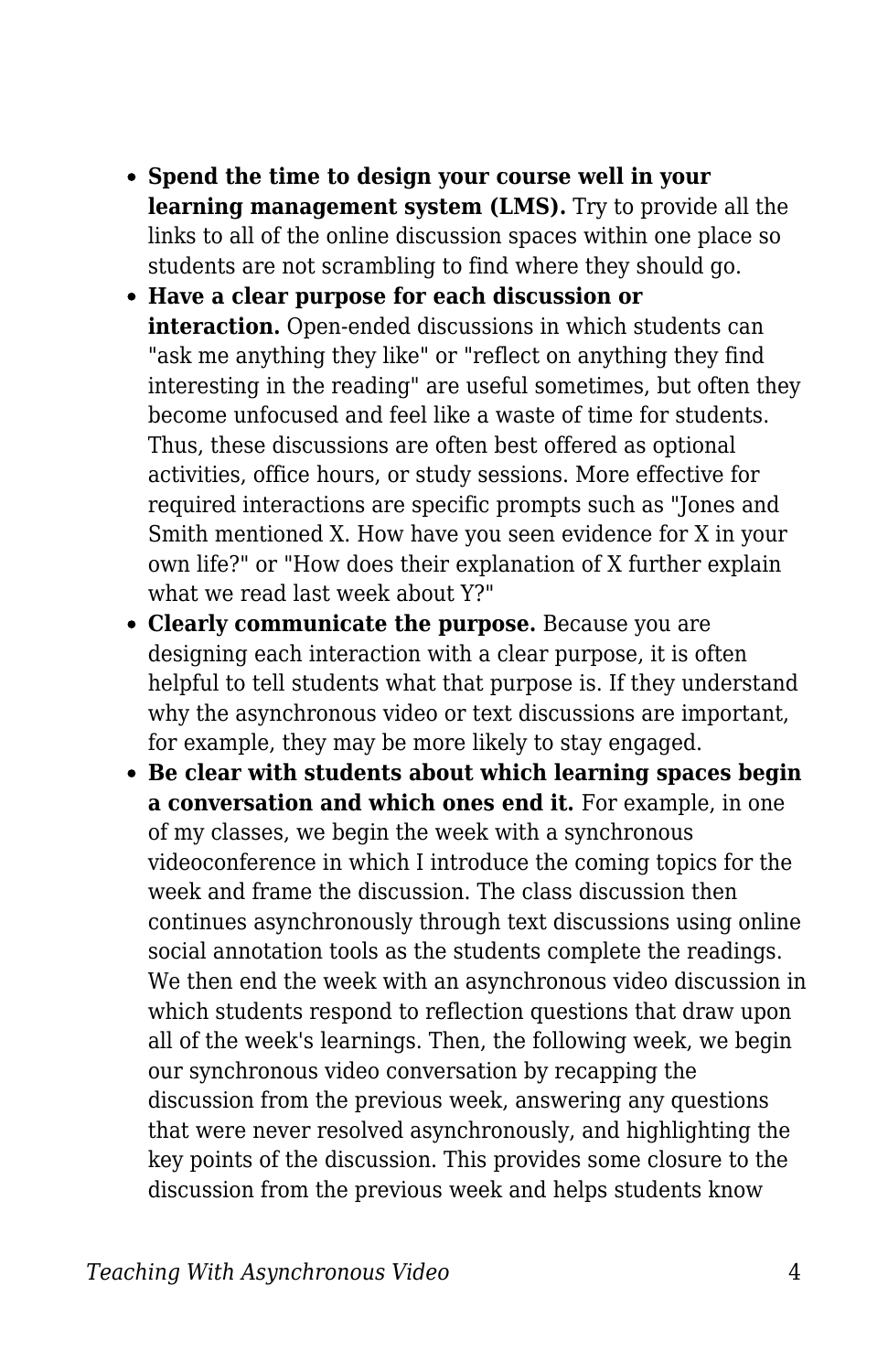that questions they raise asynchronously will be addressed, either in the text discussions, the asynchronous video discussion, or the videoconference.

- **A chronological view within an LMS is often helpful for students**, enabling them to move step by step through the assignments for the week and know which activities begin or continue which discussions (see figure 1).
- **Alert students to what work should be completed before, during, or after a class discussion.** For example, you might ask students to complete the readings before participating in the asynchronous video discussion; or you could ask them to bring unfinished work to a synchronous session so they can raise concerns with the group. You might ask during a videoconference for students to record asynchronous responses to the day's discussion, or you might ask them in discussion boards to brainstorm ideas that will be discussed later through video. By reflecting on what you want students to do before, during, and after their interactions with you, you are also reflecting on what you see as the purpose for every activity, which will help you prepare better learning activities.
- **Having a consistent rhythm for the class is usually helpful for students.** For example, students appreciate having synchronous sessions at the same time each week and having the same window of time for responses to asynchronous discussions.
- **Establish expectations for interactions between students.** Asynchronous discussions can feel like "shouting into the wind" if people do not return to read or "hear" the comment and respond. Thus, an important approach is to develop class norms about when people will provide the first post and when (and how often) they will return to participate in responses.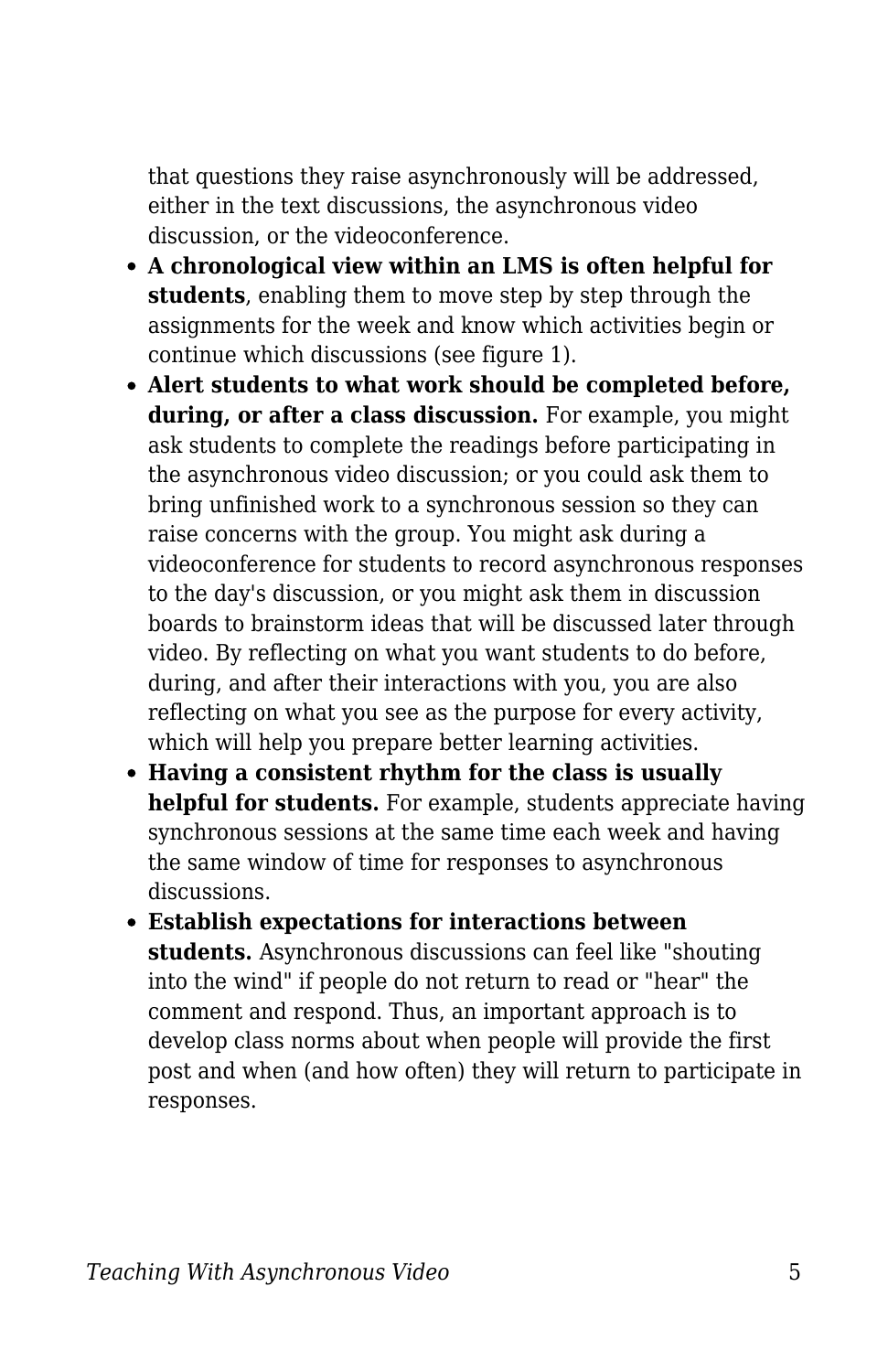| $\frac{11}{11}$ • Lesson 2: Research, Knowledge, Theory & Paradigms [~2.25 h<br>Complete All Items | ٠ |
|----------------------------------------------------------------------------------------------------|---|
| Lesson 2 Overview [10 min]<br>Ħ<br>P<br>May 2   Mark done                                          |   |
| $\vdots$ Lesson 2 Reading                                                                          |   |
| $\mathcal{P}$ Group Annotation - Riddle [30 min]<br>Ħ<br>駗<br>May 2   1 pts   Mark done            |   |
| $\circ$ Group Annotation - Kimmons A [35 min]<br>Ħ<br>國<br>May 2   1 pts   Mark done               |   |
| Read On Your Own - Kimmons B [15 min]<br>Ħ<br>圕<br>May 2   Mark done                               | ÷ |
| Asynchronous Discussion 1[30 min]<br>Ħ.<br>國<br>May 2   0 pts   Mark done                          |   |
| <b>●</b> Looking Ahead (Lesson 2) [5 min]<br>H<br>目<br>May 2   Mark done                           |   |

**Figure 1. Sample lesson from a graduate course, indicating the order of discussions**

## **Use Higher-Fidelity Technologies Earlier to Establish Social Presence**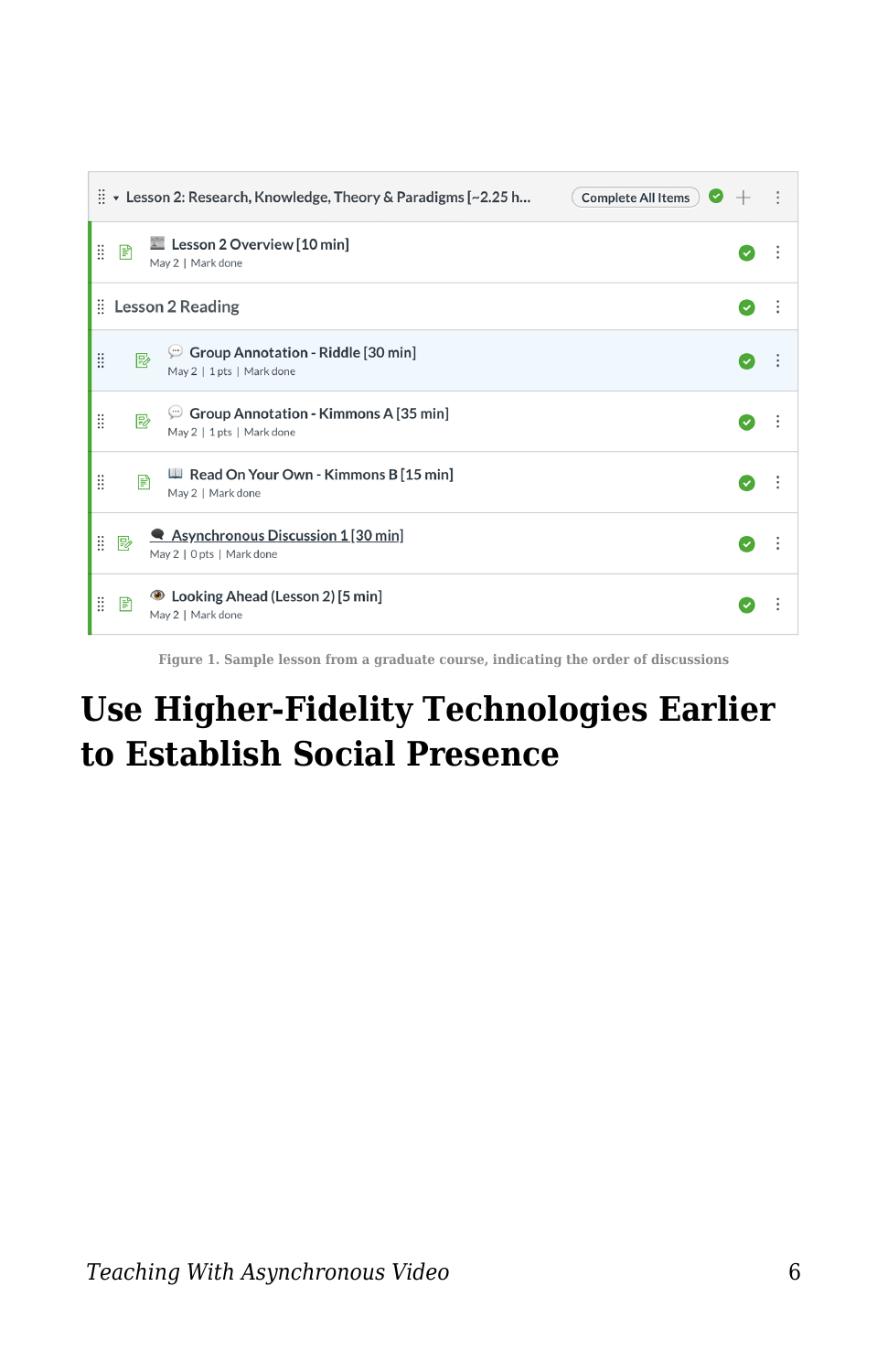

Some of the ways we communicate are richer and deeper than other modes of communication in how they engage us. For example, do you yourself more easily distracted in an in-person conversation or in a videoconference? What about in an email correspondence?

The more that all of our senses are engaged in the process of understanding and perceiving others, the more potential there is for our engagement, which also increases the likelihood of feeling a sense of connection, understanding, and trust with each other.

In discussing various ways we can facilitate online or blended learning, Charles Graham referred to these spaces as having four dimensions: space, time, fidelity, and humanness (see figure 2).<sup>Footnote3</sup> A "traditional" in-person class, for example, is limited in both space and time—the class meets at the same time and at the same place each week. However, it has high fidelity, as we can see, hear, touch, and even smell each other. This makes us seem more "human" to each other, and we feel a greater ability to relate to each other as people rather than as names or avatars.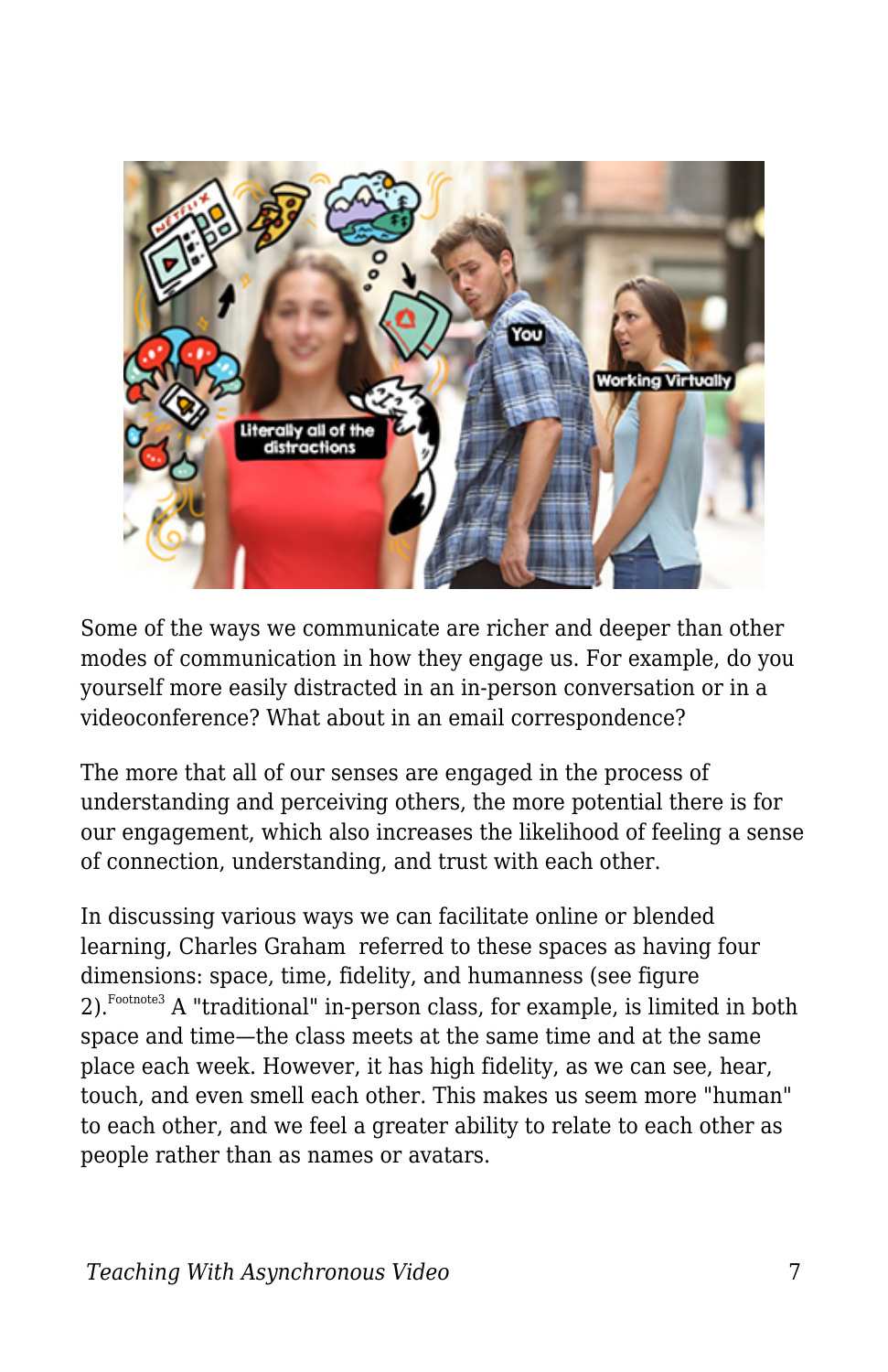

## Dimensions of Interaction

**Figure 2. Graham's dimensions of online learning spaces**

In general, in-person teaching has more fidelity than online teaching and video has more fidelity than text. This is, of course, a general statement with plenty of exceptions—for example, an immersive experience watching a movie in a theater can have higher fidelity than watching an elementary school play from the back of a gym where you cannot hear or see very well. The point is that some learning experiences have higher fidelity than others, and higher fidelity is usually helpful in establishing relationships and norms. For this reason, often the best strategy is to schedule these higher-fidelity experiences at the beginning of the course. For example, many online programs require students to attend an in-person retreat at the beginning of their studies. Similarly, many effective teachers begin their courses with in-person class sessions before moving online—or at least begin with synchronous video sessions before moving to asynchronous discussions. Holding higher-fidelity sessions at the end of the course can also help bring closure to the human experience the students and instructor had together in the course.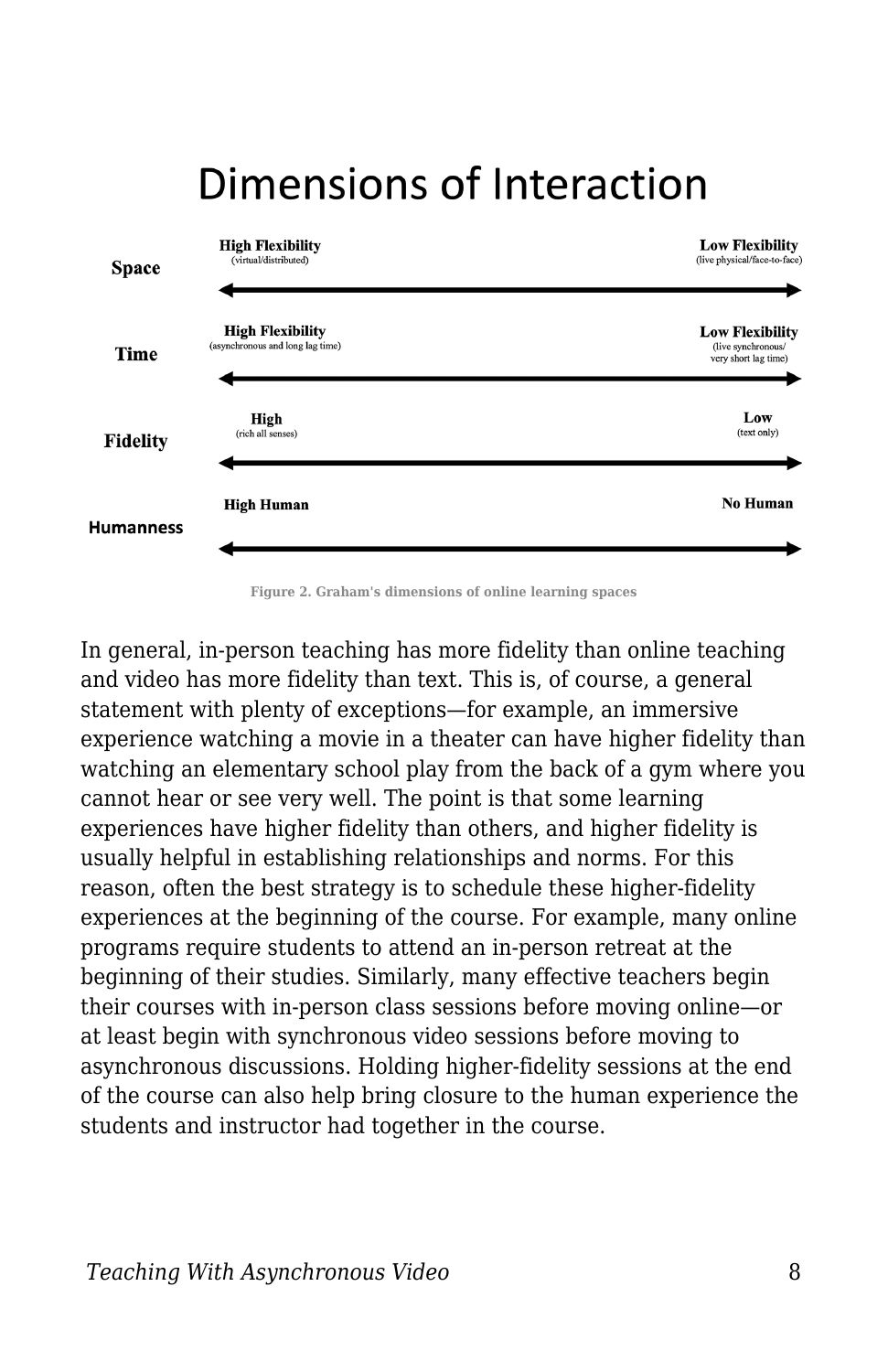## **Use More Efficient Technologies Later to Complete Projects**



Depending on the task, higher-fidelity media tend to be comparatively inefficient. How many meetings have you sat through and thought "This could have been an (asynchronous) email"? Perhaps the takeaway is this: When the goal of the activity is to efficiently complete straightforward tasks or communicate information that is easily understood, select a medium that emphasizes flexibility and focuses the communication to a point. When the goal is to develop relationships, increase connection and engagement, or brainstorm and problem solve, select a medium with greater fidelity.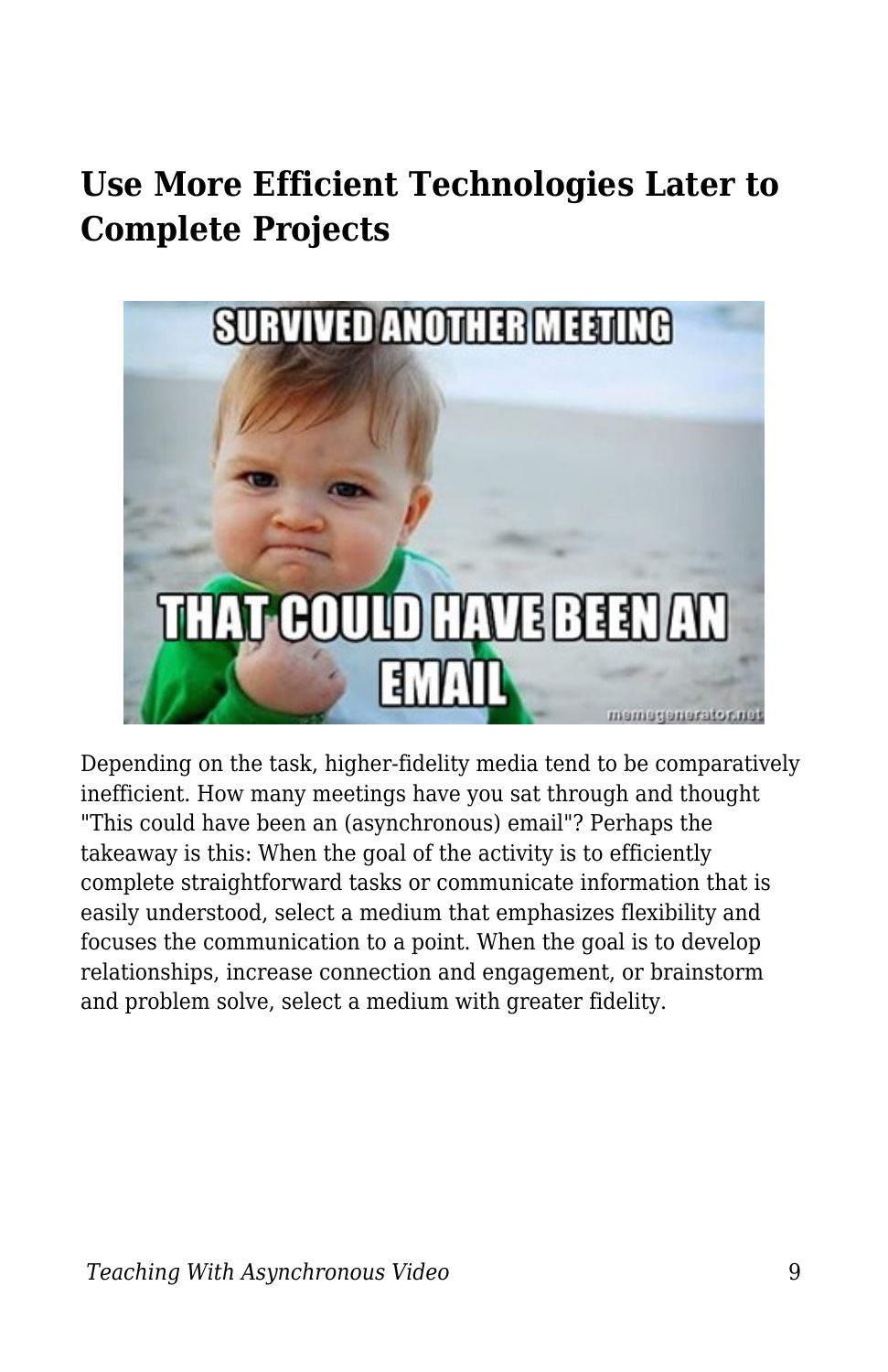## **Be Aware of and Sensitive to Students' Needs**

This article ends with a big "but," which is, above all, we need to understand and know our students' needs. Less flexible learning environments may have higher fidelity, but pay attention to whether the lack of flexibility excludes some learners from participating. If it does, we may be perpetuating and extending systemic prejudices that prevent some groups of students from succeeding to the same degree as others. For example, even though in-person meetings can build relationships, they can exclude the mother with young children at home, the working professional unable to leave work, or the international student working in the middle of the night to participate. Synchronous videoconferences can provide the back and forth of conversation unless some participants have poor internet access or no access at all.

In addition, even in perfectly equitable learning conditions, there is great variety in how students engage with various media. Introverted students often prefer asynchronous settings in which they can compose their thoughts before posting. However, extroverts may find this tedious and prefer synchronous settings where they can "think out loud." International students often can read a non-native language better than hear it and, as a result, can better participate in textbased discussions. Sometimes, the difference comes down to just a simple learning preference. For example, I like to listen to conversations while standing or doing something routine like housework because it helps me focus.

## **Know Your Students, Know Your Technology**

All of this means that the best answer needs to be personalized to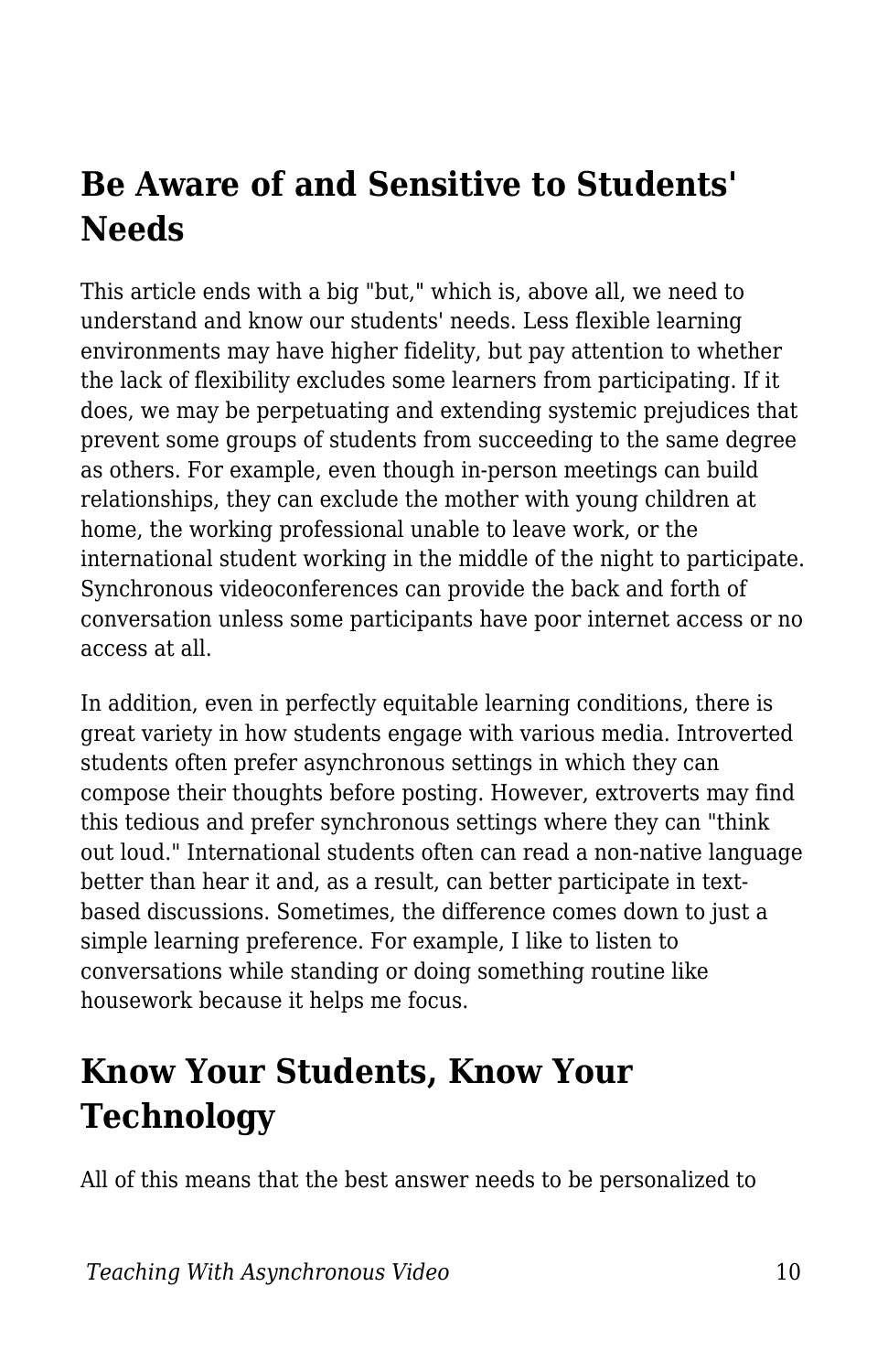your teaching situation. Within that truth lie a few key conclusions:

- 1. Instructors should seek to understand the strengths and weaknesses of various communication technologies and thoughtfully consider which to be most effective for each learning activity.
- 2. Instructors should pay attention to the transitions from one modality to another so that students understand where they are supposed to go for a discussion and why.
- 3. Variety can be helpful, as it can enable students with different learning preferences to participate in the ways they find most comfortable.
- 4. Be aware of students' needs and provide alternative ways for students to participate in a conversation if needed.

Oftentimes compromises must be made between flexibility, equity, and fidelity. Recently, asynchronous video has emerged as one technology that may hold great promise as an educational method that can be both flexible and higher in fidelity than text-based discussions. It may not be the right answer for every teaching scenario, but it could be another arrow in the quiver for instructors.

## **Acknowledgment**

This chapter was written with the support of EdConnect and was previously published at [https://edtechbooks.org/-dLnN](https://er.educause.edu/blogs/2021/2/the-handoff-transitioning-from-synchronous-to-asynchronous-teaching).

### **Notes**

- 1. See  $4 \times 100$  metres relay at the Olympics, Wikipedia.
- 2. ["U.S. Men End 4×100m Relay Drought with First Title in 12](https://olympics.nbcsports.com/2019/10/05/noah-lyles-christian-coleman-relay-world-championships/) [Years,"](https://olympics.nbcsports.com/2019/10/05/noah-lyles-christian-coleman-relay-world-championships/) NBC Sports, October 5, 2019.
- 3. Charles R. Graham, ["Blended Learning Systems: Definition,](https://www.wiley.com/en-us/The+Handbook+of+Blended+Learning%3A+Global+Perspectives%2C+Local+Designs-p-9780787977580) [Current Trends, and Future Directions,"](https://www.wiley.com/en-us/The+Handbook+of+Blended+Learning%3A+Global+Perspectives%2C+Local+Designs-p-9780787977580) in *The Handbook of Blended Learning: Global Perspectives, Local Designs*, eds.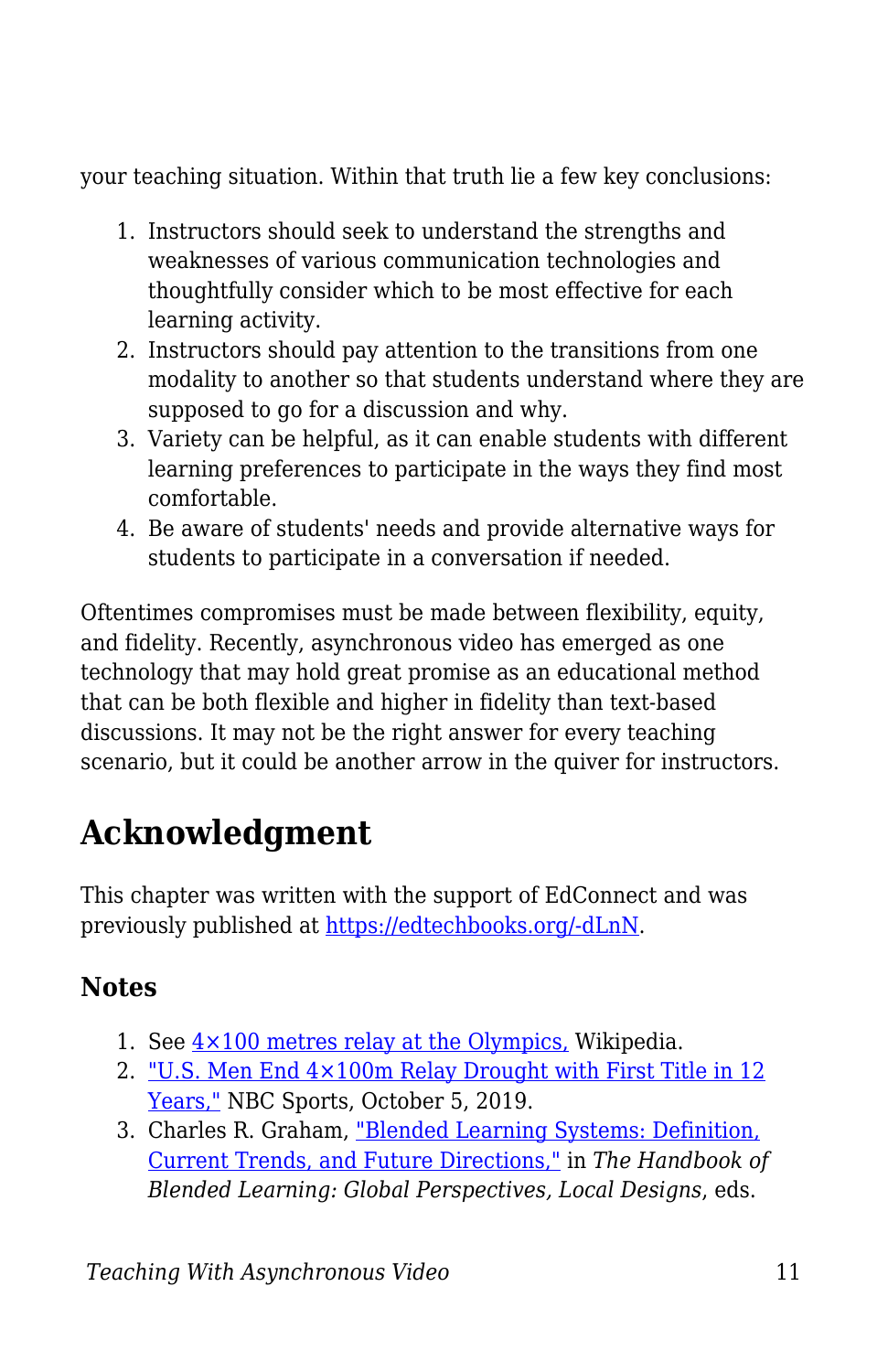Curtis J. Bonk and Charles R. Graham (San Francisco: Pfeiffer Publishing, 2006), 3–21.